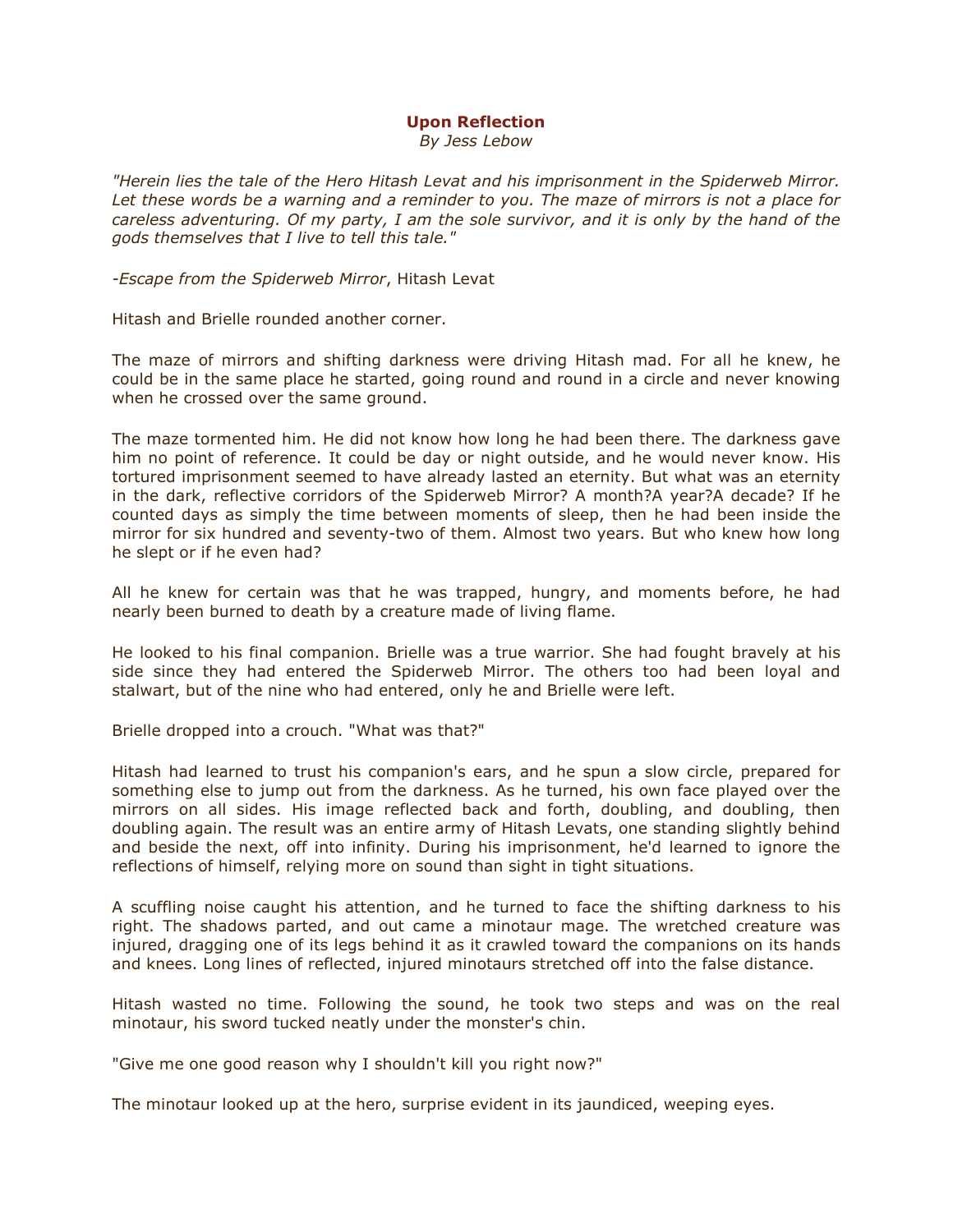The mage shook its horned head. "I mean you no harm," its voice gurgled as it spoke, as if its throat were full of syrup.

Brielle stepped up beside Hitash. "That's not good enough."

The hero pulled his sword tighter against the creature's neck.

"Okay, okay," squealed the minotaur. "If you let me live, I will tell you the way out of the maze."

The companions looked at each other.

Hitash shrugged. "It's injured." He stood still for a moment, then with a heavy sigh, he released the mage and took a step back. "If you're lying," he said pointing the tip of his blade at the minotaur, "I'll cut you into little bits."

The minotaur held its throat where the hero's sword had been. It nodded. "Yes, I believe you will."

"Out with it then," demanded Brielle. "Tell us how to get out of here."

The minotaur shifted its weight, bringing its injured leg around in front of it and settling back into a seated position. "How did you get in?"

"If this is some sort of a game—" shouted Brielle.

The minotaur held up its hand. "Please, you must be more quiet. Your voice will attract attention." It pointed to its leg. "I don't need any extra attention at the moment."

Hitash looked at Brielle. She was ready to kill the injured monster right now. He too was frustrated, but the minotaur spoke the truth. No need to bring a gang of skeletons down on them if they didn't have to.

"We came in through a mirror," replied the hero.

"Then you must leave through a mirror."

"That much we knew," said Hitash, turning his blade over in his hand. "The question is: Which mirror?"

The minotaur nodded. "If you search, you will never find it. You need the riddle."

"The riddle?"

"Speak the riddle, and the mirror will appear." The mage held its finger in the air. "Speak the answer, and you can leave."

"Do you know this riddle?" asked Brielle anxiously.

"I do," replied the minotaur.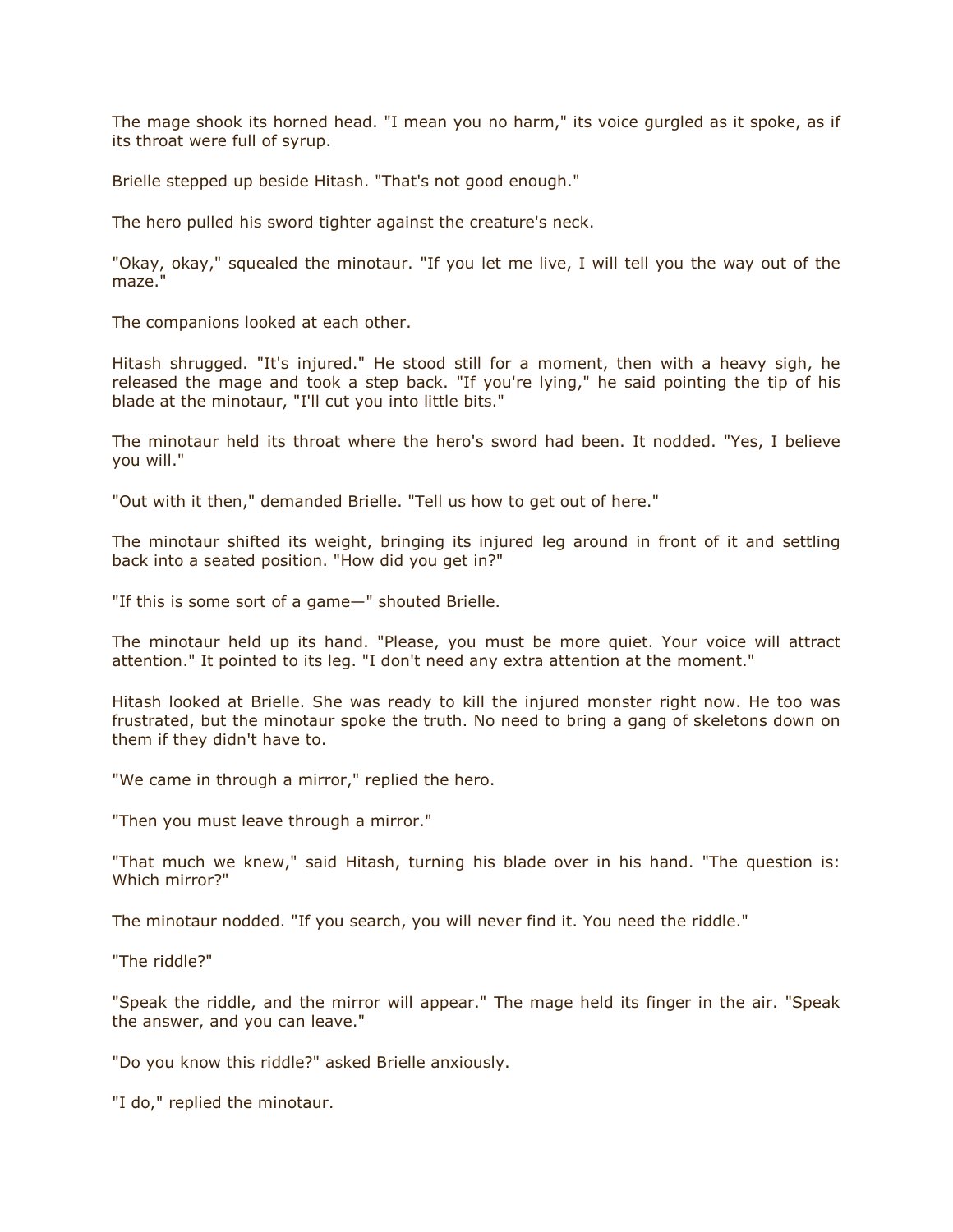Brielle's eyes bulged. "Tell us."

"I will tell you the riddle, but I do not know the answer."

Hitash lowered his blade. "We'll take our chances."

The minotaur placed its hands together before its face and gave a shallow bow. "As you wish." Then it cleared its throat and spoke. "You can see nothing else/ When you stare into my face/ I will look you in the eye/ And I can never lie/ What am I?"

The air beside the mage began to bend and waver. Tiny motes of light shot out in all directions, copied and recopied by the maze of mirrors. Then those glowing blue-green bits began to coalesce, and the room was suddenly filled with a blinding flash.

Hitash had to cover his face. He had been in darkness for so long, the light felt like burning needles jabbing into his eyes. The flash blinded him, and he went down on one knee.

For several long moments, Hitash simply stayed where he was, his hands over his face, waiting for the colorful blotches floating across his vision to fade. When he finally managed to open his eyes again, the room was illuminated with a soft, blue glow coming from an oval mirror. An oak frame surrounded its shimmering surface, and it floated several inches above the ground, supported by nothing but thin air.

Brielle too was having a hard time seeing, and she shaded her eyes. "Can it be?"

Hitash looked at the minotaur mage. It hadn't moved.

"I don't know," he replied. "But the minotaur could have escaped while we were blinded. At the very least, it believes what it said is true."

"It is true," said the mage.

"So we just speak the answer, and we can step through the mirror?" asked Brielle.

"Yes," said the minotaur. "One at a time."

"Where will it take us?"

The monster shook its head. "I do not know." It lowered its eyes. "I was summoned here. I haven't been outside the mirror for a very long time."

Brielle stepped up and placed her hand on the mirror's frame. She ran her fingers over the smooth edge, then she looked back at Hitash and smiled. "I know the answer."

"You do?" A chill of excitement ran up Hitash's spine. "Tell me."

"Who always looks you in the eye and promises to never lie?" Brielle crossed her arms over her chest and smirked.

Hitash shrugged. "Who?"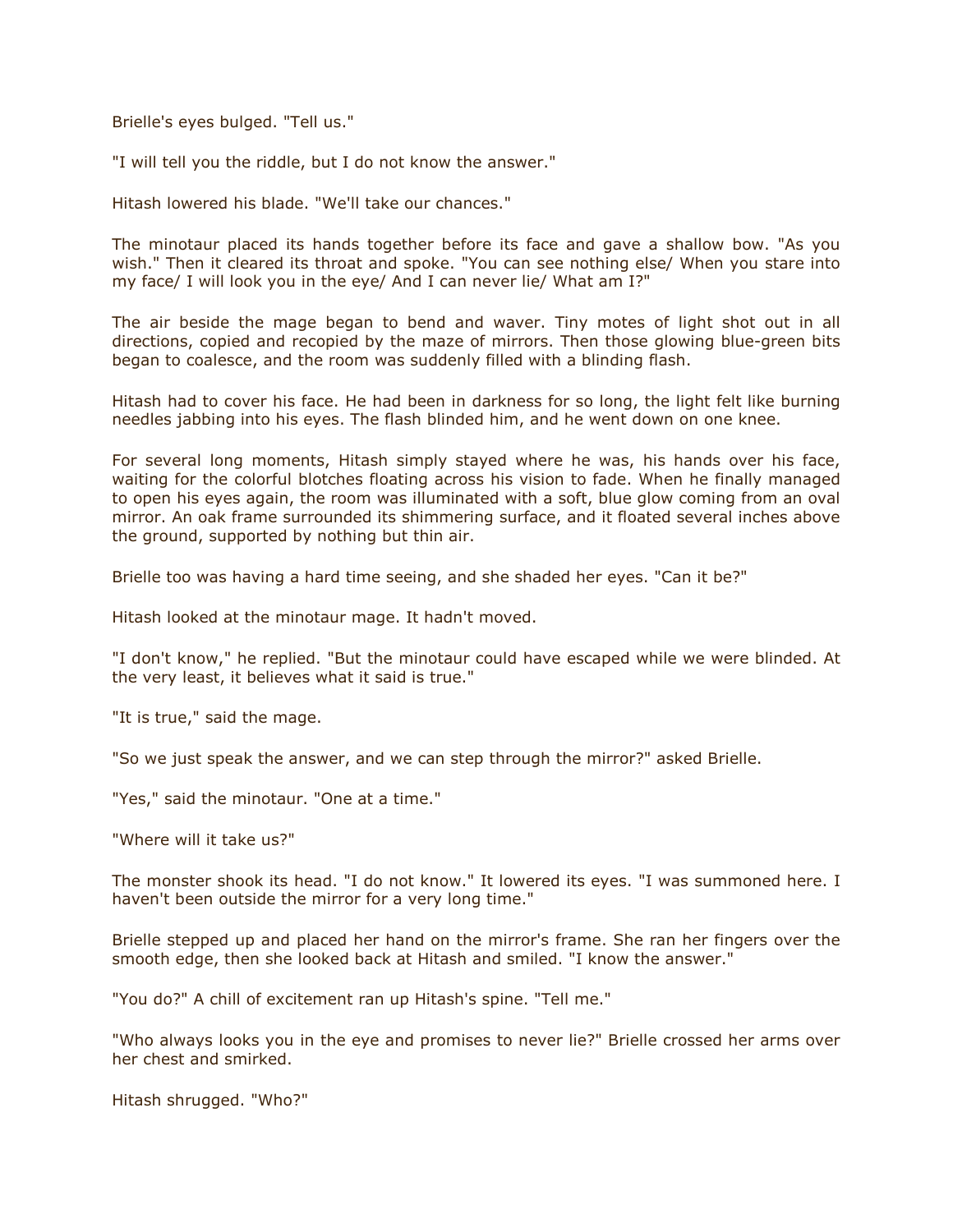"A lover," replied Brielle. She turned and pushed her hand against the plane of the mirror.

"Wait—" shouted Hitash.

It was too late. The moment she made contact with the glass, the mirror flashed, and Brielle screamed. Hitash covered his eyes against the blinding light, and he heard something fall to the ground with a thump.

A heavy pit grew inside his gut, and a rush of sorrow filled his chest. Opening his eyes, he found Brielle slumped on the floor.

The minotaur looked at her, lying on the ground. "She's dead."

Sorrow was replaced by hatred, and Hitash pointed the tip of his sword in the minotaur's face. "You tricked us."

The mage held up its hands. "N…n…no. N…n…no," it stuttered. "She spoke the wrong answer."

Hitash narrowed his eyes. He had no reason to trust this creature. But something inside told him that the mage was telling the truth.

"You said you didn't know the answer."

"I don't."

"Then how do you know what she said wasn't right?"

The minotaur sighed. "I have seen others try to escape the Spiderweb Mirror. I do not know the correct answer to the riddle, but I know some of the wrong answers."

Hitash looked at the mirror. It sat there, patiently waiting.

"What other answers are incorrect?"

The minotaur mage cleared its throat. "It's not a dog, nor a cat. It's not gold nor jewels. It's not water nor flame, nor the sun nor the moon. None of these things, nor a hundred others, are true." It grabbed its chin in its hand.

"Anything else?"

The mage shook its head. "No, nothing I remember." Then its eyes lit up. "Yes. There is one more. Medusa."

"No dog, cat, gold, jewels, water, flame, sun, moon, or medusa?"

"Or lover," reminded the minotaur.

The hero looked into the floating mirror. His own face stared back at him. Unlike the other mirrors in the maze, this one seemed to blur everything but his own image. All he saw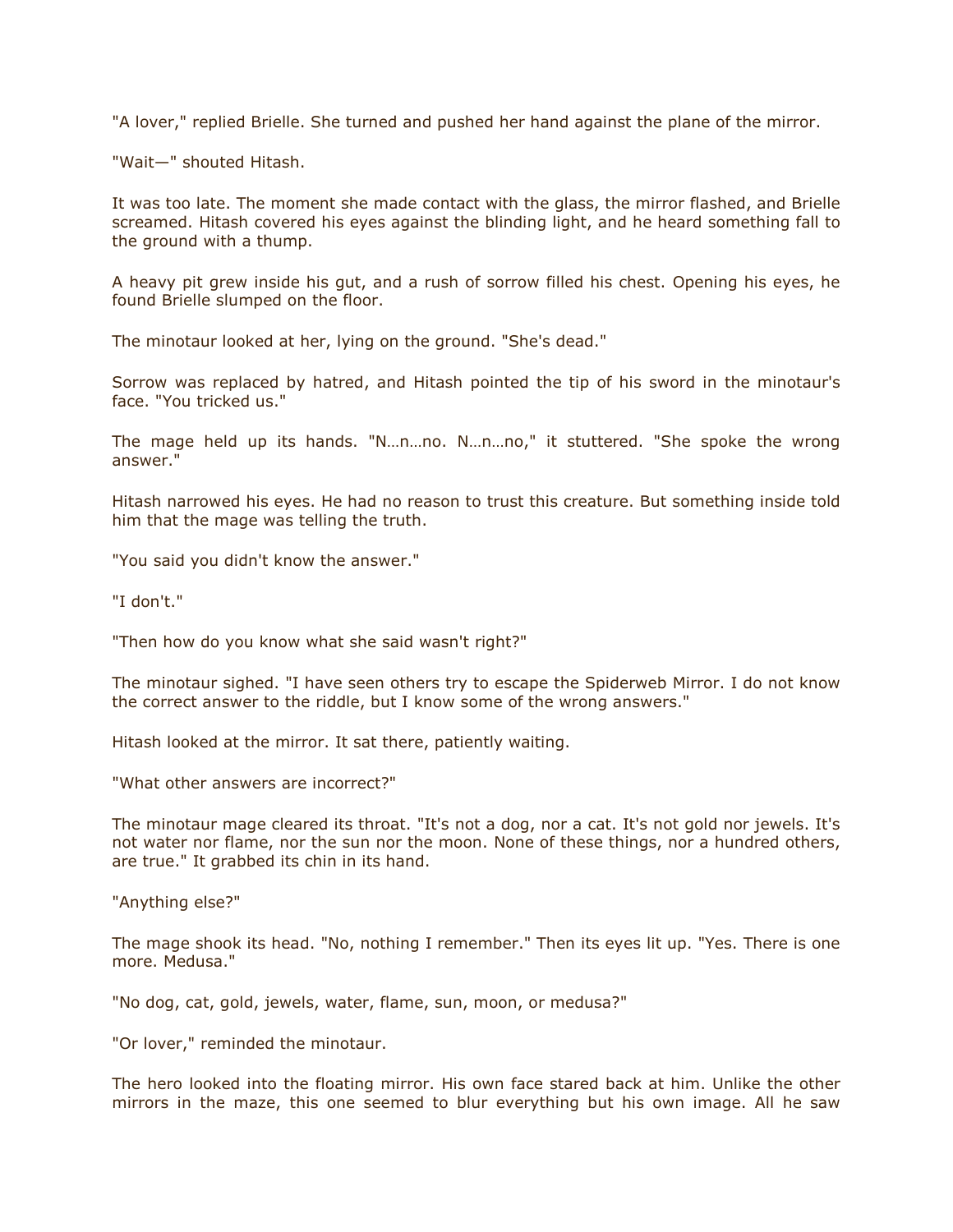behind his own face was a soft blue glow. It was strange. Though he was surrounded by mirrors, he hadn't looked at himself for some time. His skin was dark and covered with soot. His chin and neck were concealed by a thick beard. His eyes looked sunken and red. He hardly recognized himself. Was this what he had become? It had to be. Mirrors never lie.

That was it. Hitash stepped back. If there was even a chance the minotaur was telling the truth, then it was worth the risk. Hitash shrugged. No matter what happened, he would be free—released through the mirror or through death.

Gripping his sword, Hitash took a deep breath. "My own reflection," he said. Looking one last time at the minotaur mage, the hero raised his free hand and placed his finger against the glass.

The world Hitash had known for nearly two years dissolved in the blink of an eye. Sunlight beat down on him from above. The burning needles in his eyes from the appearance of the mirror now seemed trivial compared to the pain of bright, natural light. His head felt as if it was going to explode, and even with his eyes tightly shut and his hands held over his face, he could see the shadowy images of the square-topped buildings clearly against the inside of his eyelids.

There was a popping sound, and something slumped to the ground behind Hitash. He tried to look at what it was, but all he saw when he opened his eyes was a wash of white light.

"Come on," said a familiar voice. "We must get off the street."

The minotaur mage grabbed Hitash by the arm and pulled lightly. The hero had little choice, so he followed the insistent tugging. He walked several steps, fully blinded and trusting of his guide before darkness descended again. At first Hitash thought the minotaur had brought him back into the Spiderweb Mirror, but seeing no reflections he knew he was still free.

Here, inside a small chamber, Hitash's eyes could handle the light, and he looked around. The ground was packed dirt, and the walls looked to be made of brick and mud. Pillars formed a circle around the room. Spaced wide enough for two men to stand side-by-side between them, the round columns were adorned with pictures of dragonlike creatures, each in the middle of some ritual or religious activity.

Hitash stretched his back, trying to adjust to his new freedom. Something slipped out of his belt and hit the floor at his feet. Bending down, Hitash picked up a folded bit of parchment. It was a scroll—one the hero had found within the Mirror but had never the time—nor the light—to inspect it. He grabbed hold of it and straightened up.

"What is this place?"

"Shhh," said the minotaur in a whisper. It was standing beside the door, looking out into the street. "I don't know. But you must be quiet. We do not know who inhabits this place." It looked back at Hitash. "We may not be welcome here."

Hitash looked the minotaur over. The mage stood comfortably balanced on both legs.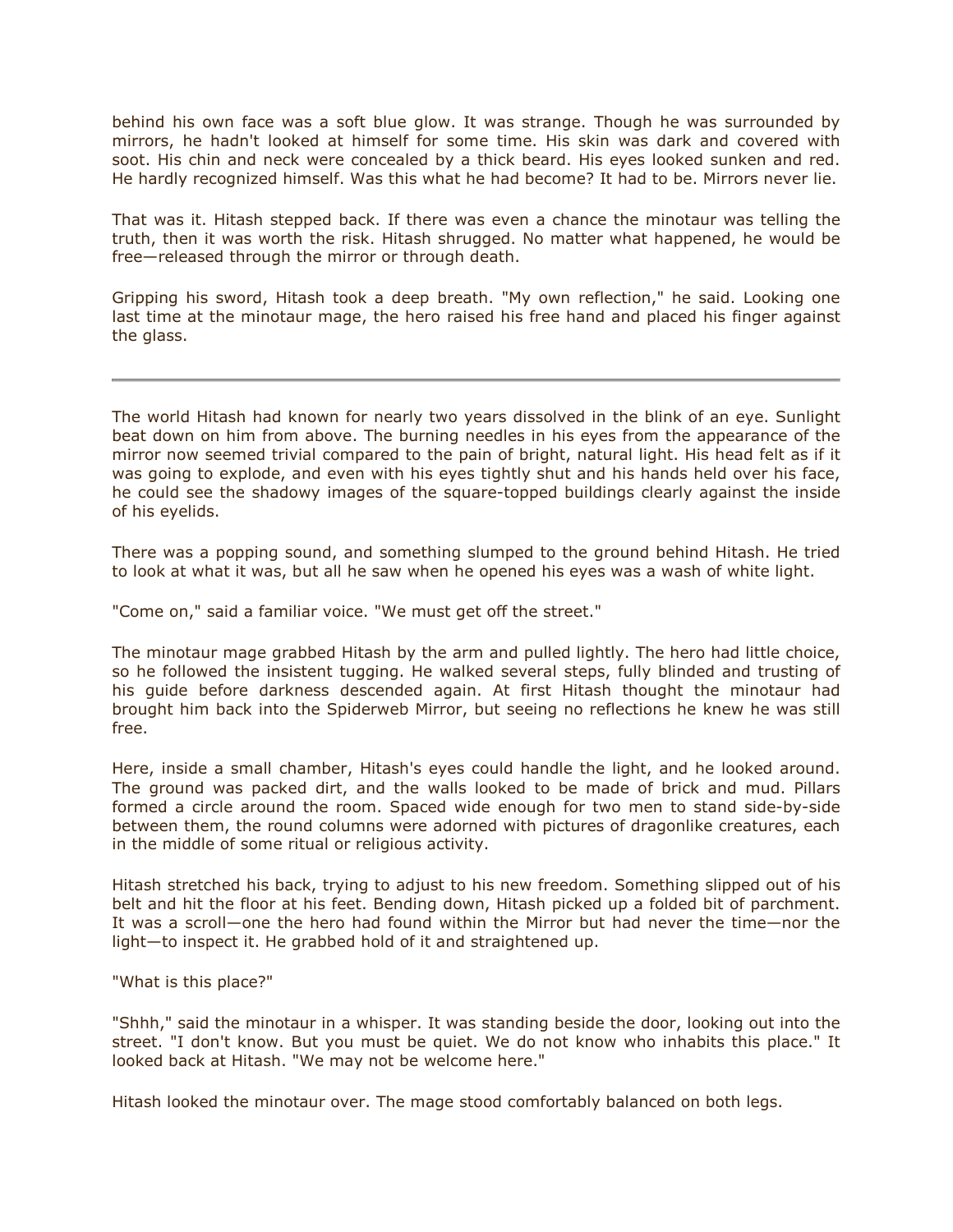"I thought you said you were injured."

The minotaur shrugged. "I said no such thing."

"So you're not hurt?"

The creature shook his head. "Leg works fine."

Hitash's skin tingled with fury as realization dawned. "You used us as guinea pigs. Let us test the mirror before you stepped through."

"I showed you the mirror. That is all," replied the mage.

"You manipulated us."

"You're out aren't you?"

Hitash narrowed his eyes. "But Brielle isn't." He took a step forward, lifting his sword to split the mage in two.

"Shhh! Something's coming."

Hitash stepped up behind the minotaur. "Let me return the favor," he said.

Grabbing the mage by the scruff of its neck, Hitash burst out of the door into the bright light. The sun's rays still hurt, but his eyes had adjusted some, and he could see about a half-dozen winged beasts descending on him and the minotaur. As they flapped, their powerful beats stirred up dirt, and their outstretched arms blotted out the sun, casting a shadow on the entire road.

"You'll never outrun them," shouted the minotaur.

Hitash grit his teeth. "I don't have to," he said. Slashing down on the minotaur's leg with his blade, the hero cut a deep wound where the mage had been faking one. "I only have to run faster than you."

Hitash ran.

He'd long since dropped his battle armor and helm. They would not protect him if he were caught. Better to leave them behind and flee with his life. He carried nothing now except the strange bit of parchment he'd found in the mirror, a small leather sack, and his sword. Why he hadn't abandoned his blade with the rest of his heavy metal belongings he did not know. Some habits die hard, he guessed.

His ears pounded with the sound of his heart, and his chest burned. With every step, he wished it was his last. Still he kept on, forcing himself forward again and again when there was nothing left inside. A day's hard run outside of Dragon's Gate, but he was not safe.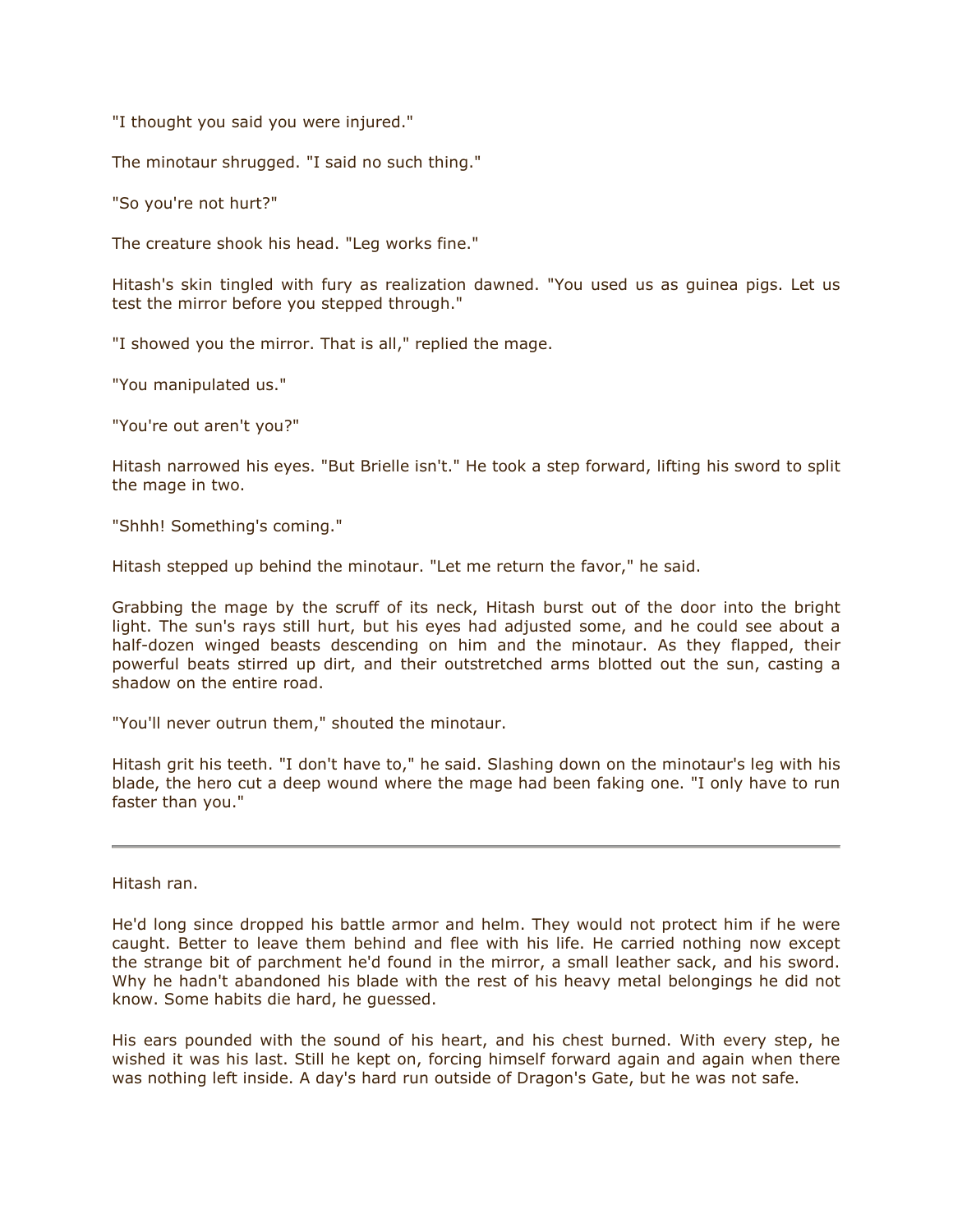The sun was setting over the edge of the valley to the East, and darkness settled over The Land like a woolen blanket. Looking back over his shoulder, Hitash could no longer see his pursuers. They were still there, he knew, but the night would provide him with the illusion of safety.

To Hitash Levat, even illusions were a luxury.

By the last of the dying light, he could just make out the edge of a thick jungle off to his left. Veering off of the trail he had been following, Hitash made for the cover of the trees.

What little light was left of the day disappeared immediately, and Hitash instinctively put his hands out before him, not slowing his pace. His imprisonment had taught him a thing or two about darkness. He could see with his palms nearly as well as with his eyes.

After a few moments, he slowed and came to a stop. His frantic passage into cover had left him disoriented—a familiar feeling for the hero. Squinting his eyes, he looked through the dark forest for a good spot to hole up for the night.

Hitash stood, glaring into the night and trying to catch his breath. Great, gnarled trees took shape as his eyes adjusted. The ground beneath his feet was almost completely devoid of vegetation. The dirt was flat and oddly sparse, as if someone had swept it clean like the floor of a cabin. Above, he could just make out the tiny pinpricks of moonlight coming through the canopy between the wide, overlapping leaves.

"Probably this dark in here during the day," he mumbled. He shrugged and headed deeper into the jungle.

Two steps, and Hitash was falling. The ground just seemed to disappear, and he smashed down onto his shoulder, on top of a small pile of dirt.

Rolling over and sitting up, Hitash held his injured arm against his body. It throbbed a bit, but it didn't feel broken or seriously hurt. He moved his shoulder around in a circle, trying to work off the pain.

Everything around him was dark. All he could see was a small circle of weak light about ten feet above his head.

"Sinkhole," Hitash mused. "Perfect."

Reaching into the sack on his belt, Hitash pulled out a smooth, round stone.

"Lume."

The stone began to glow a pale blue. Cupping his hand over the magic light, Hitash scanned his surroundings.

Just as he had expected, he had fallen into a sinkhole. Roots of several different trees had converged on this place, tearing out and using up the soil beneath the jungle floor. He must have stepped on a soft spot, and the dirt had collapsed, unable to support his weight.

By accident—or the favor of the gods—Hitash had found the perfect place to hide.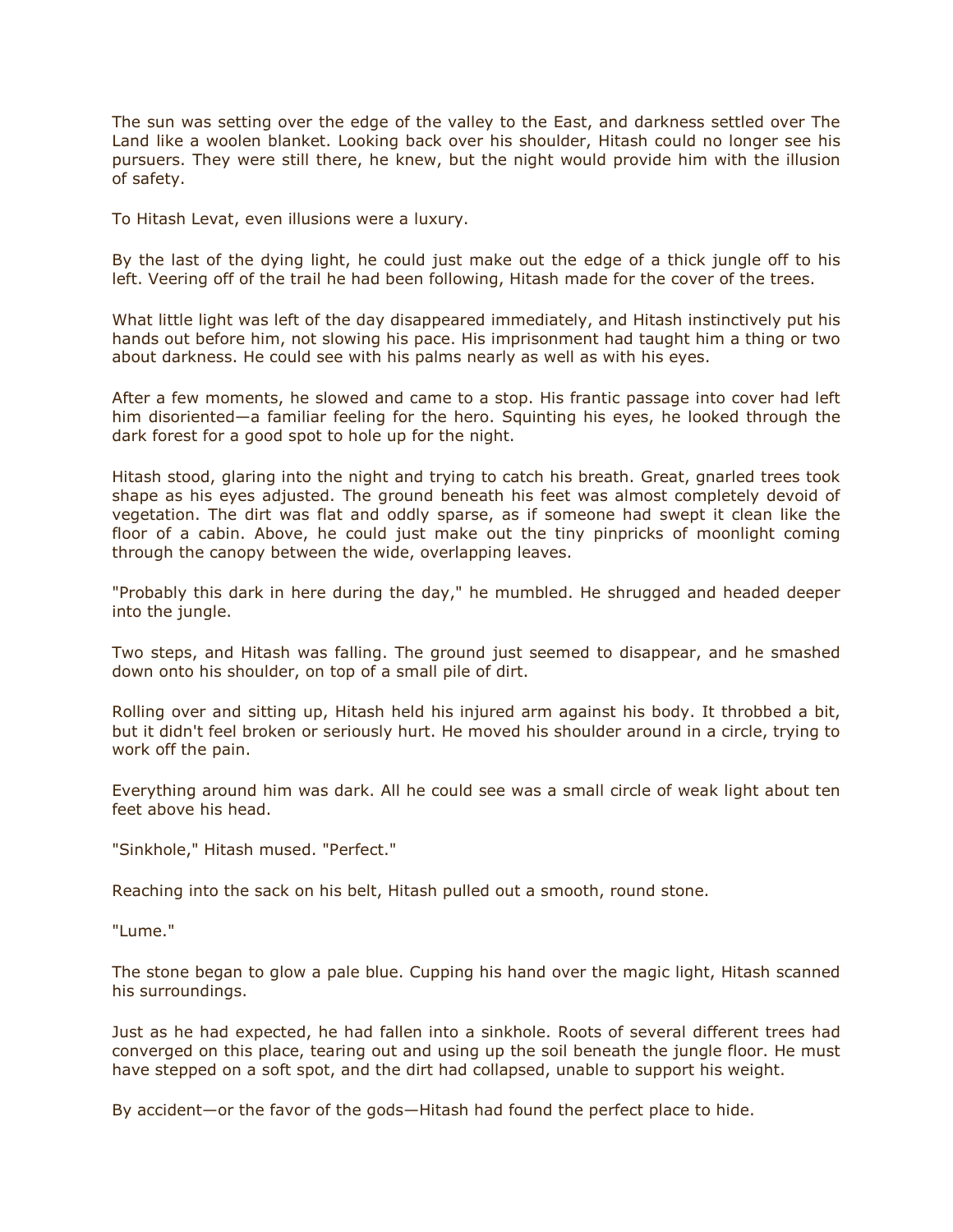Tucking himself into the farthest corner of the cave, Hitash made himself comfortable. He placed his mage-lit stone behind a root and piled dirt up around it.

No need to draw any attention, he thought.

Then he unrolled the scroll he'd found in the Spiderweb Mirror. The edges of the parchment were adorned with golden sigils and lavish illuminations. Most of the symbols he couldn't read. Pictures of dragon-headed men fighting against elvish warriors with bows ran down one side. Along the other were clusters of archaic-looking runes. Parts were very clearly understandable. Others, not so much.

The parts he could understand looked to be a retelling of history. It spoke of the Drakona and their various wars. It continued on for some time about the battles that raged. To Hitash, It looked as if one of these wars lasted for nearly a hundred years. There was much death and destruction, finally ending with something the writer of the scroll called the "Great Sleep."

Whatever that was, it must be over now. No one in Dragon's Gate was sleeping when Hitash had arrived. The city itself bustled and moved like the biggest metropolis the hero had ever seen. Buildings made of stone and packed mud rose high into the air. Unlike the great domes of Rokos or the spires of Luxor, all the structures in Dragon's Gate were flat on top. Where in other cities people would walk from building to building, conducting their business, here, huge winged creatures flew from one place to another, going about their daily routine in the sky rather than on the ground.

The roads were unfinished, and from what Hitash remembered, most of the structures didn't even have doors on the ground level. A man without wings in Dragon's Gate would be like a fish without gills in the sea.

Hitash rubbed his eyes. He'd need to have this whole scroll translated as soon as he could. He chuckled. The only people he knew of who could possibly do that were the Oracles of Rokos. It had been the bastard Matteo, an Oracle himself, who had trapped Hitash inside the Spiderweb Mirror in the first place. Wouldn't he be surprised when Hitash showed up with this?

On the back side, the parchment was blank. That gave the hero an idea. Fishing around once again inside his sack, Hitash pulled out another bit of blank parchment and a small bit of charcoal. Inside the Spiderweb Mirror he would rub the burnt wood on his face and exposed flesh. It reduced his reflections, making him harder to spot by others—and easier for him to ignore himself if he was looking at his own image in a mirror.

Now, though, he would use it to write his tale.

Gripping the nubby bit of burnt wood between his fingers, he placed it against the blank parchment and began.

The walls move and shift. Shadows cover every corner, concealing that which is real, revealing that which is not there. In the depths of the Spiderweb Mirror, an ordinary stone may appear to be a demon of the Abyss. Or worse, a manticore could be hiding within arm's reach, leaving you blissfully unaware, until its foul breath caresses the fine hairs on the back of your neck.